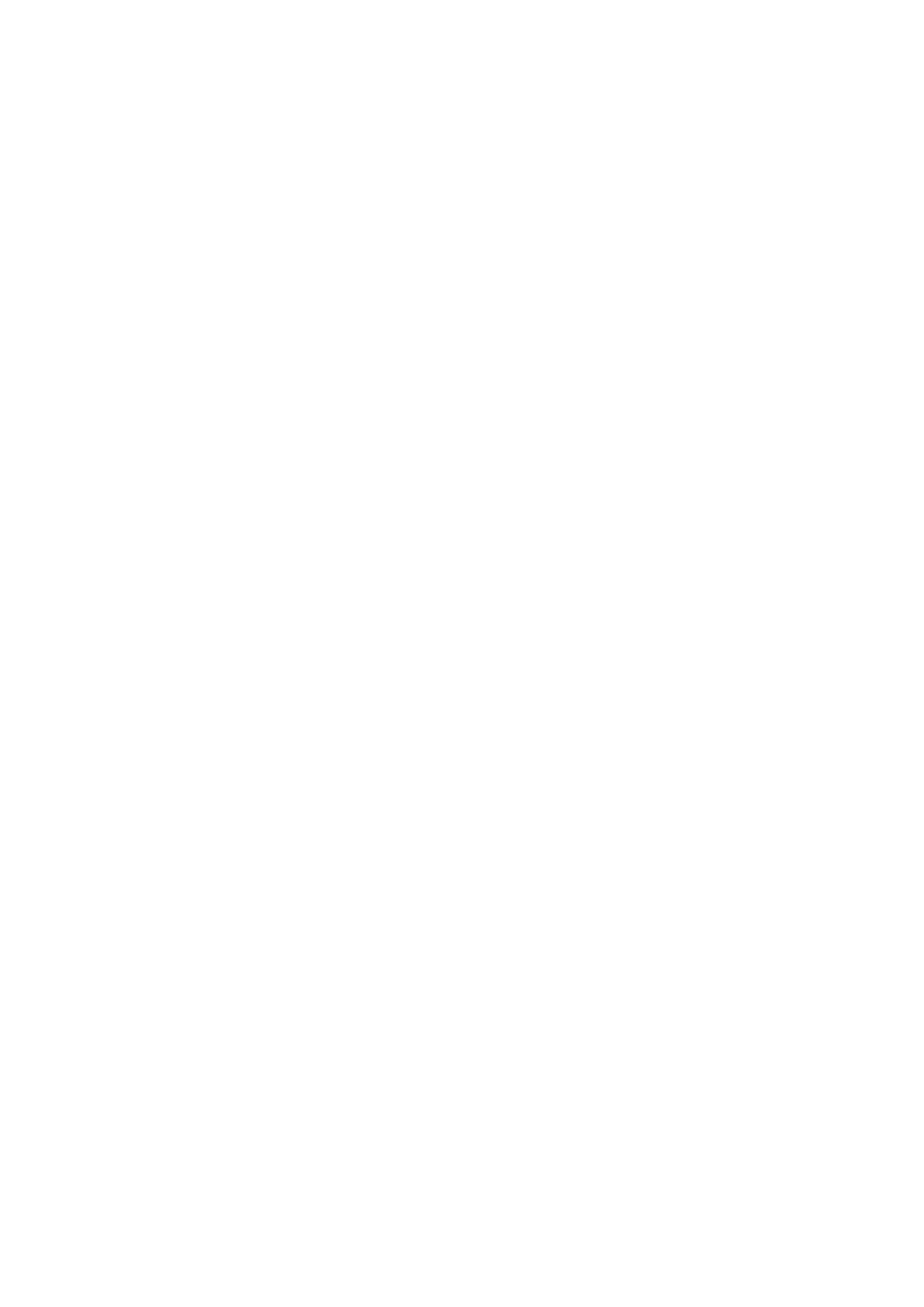# Jersey Multi-Agency Public Protection Arrangements **JMA** Annual Report 2019 March 2020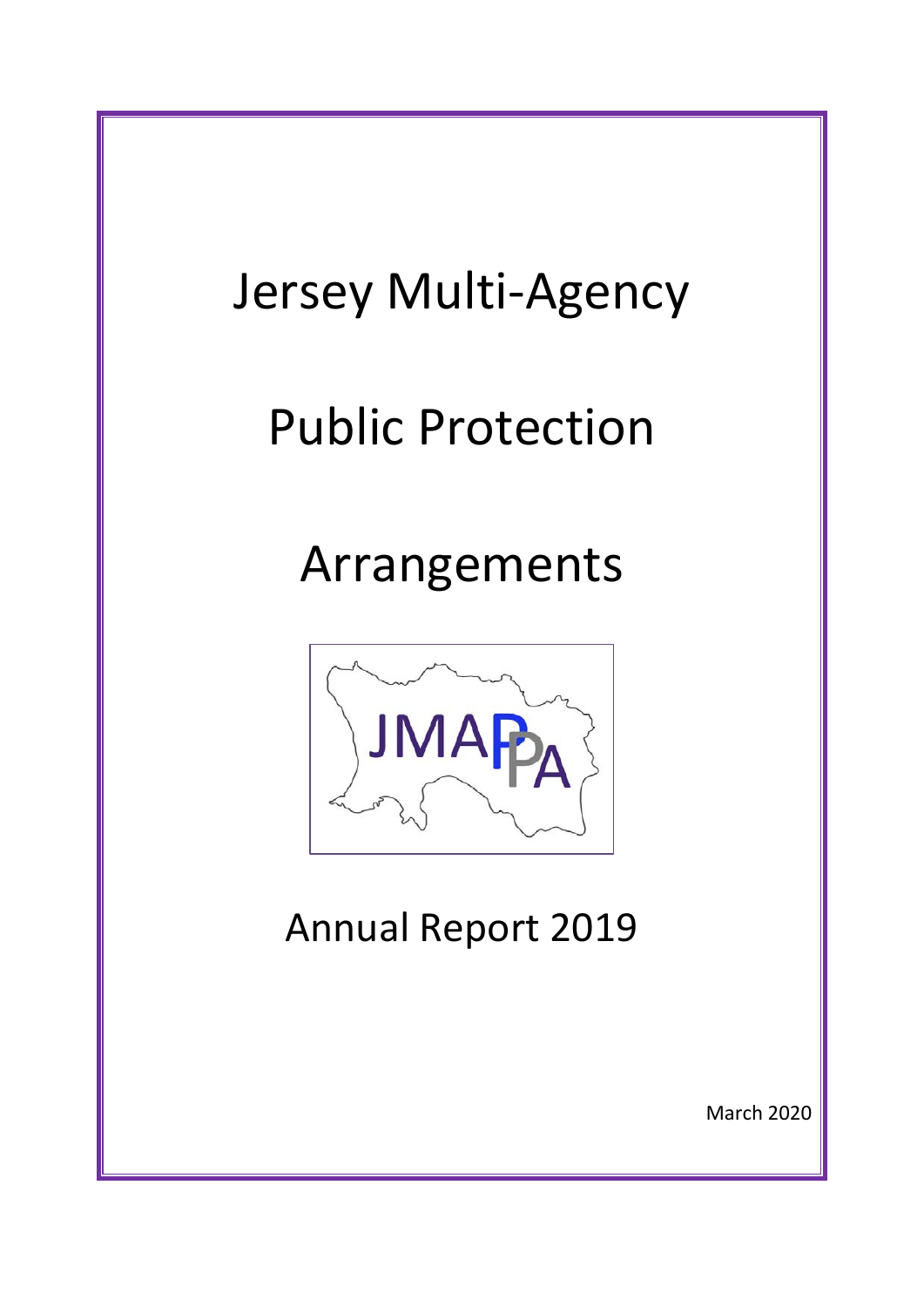

# **JMAPPA Annual Report 2019**

It is my pleasure, as the JMAPPA Chair to submit and introduce the annual report for 2019.

JMAPPA was created in 2011 following the provisions made under the Sex Offenders (Jersey) Law 2010. Since that time, JMAPPA has overseen the management of the island's most serious violent and sexual offenders. In 2019, JMAPPA continued to consolidate and make changes to the forum in an effort to improve its ability to help coordinate the support and challenge of offenders and ultimately help support and protect victims from further harm. Some of these changes are as highlighted in the 'developments' section.

During 2019, JMAPPA coordinated the multi-agency risk management plans of 70 individuals. This number is similar to those in 2014 but is a significant increase by comparison to the previous two years. In 2018 there were 48 individuals and in 2017, 54. The increase in number was a result of the increase in referrals from partner agencies and the increase in convictions of those committing sexual offences.

The total number of individuals entering the JMAPPA process during 2019 was 59.

The total number of offenders subject to sex offender Notification Orders in Jersey at the end of 2019 was 164, with 31 new registrations during 2019. 40 of these people were in custody, 84 in the community and 40 were residing outside of Jersey on a temporary/permanent basis. At the time of writing, the majority of these individuals were being managed by a single agency, whilst 26 were being managed through the partnership arrangements.

At the end of 2019, a total of 193 individuals were being managed at all levels of JMAPPA, 44 individuals (including individuals subject to Notification Orders) were actively managed at JMAPPA level 2 or 3. The majority of these cases were managed at JMAPPA level 1 (single agency) with a resultant demand on the resources of those lead agencies. This responsibility has largely fallen to the Police with a smaller number being managed by Probation, Prison and other partnership agencies. The majority of referrals made into JMAPPA come from the Probation Service who write the Social Enquiry Reports and undertake specialist assessments for the Courts.

The number of reconvictions during 2019 for those clients managed through this multi-agency process remained consistently low with just eight offenders committing further offences. None of these offences were so serious to require a Serious Incident Report. This does not minimise the impact upon victims of these further criminal behaviours committed by those subject to JMAPPA arrangements.

It is important to note that risk can never be completely eradicated, but the effective work of JMAPPA partners goes a long way to contributing towards this highly effective partnership in keeping Jersey safe.

As JMAPPA Chair it is important to acknowledge and thank, all front line professionals from both the statutory and voluntary sector who play such a vital role in JMAPPA. The on-going success of JMAPPA is testament to the hard work and dedication of those professionals in enhancing public protection through this partnership forum.

Stewart J Gull QPM Detective Superintendent Chair of JMAPPA SMB **March 2020** Chair of JMAPPA SMB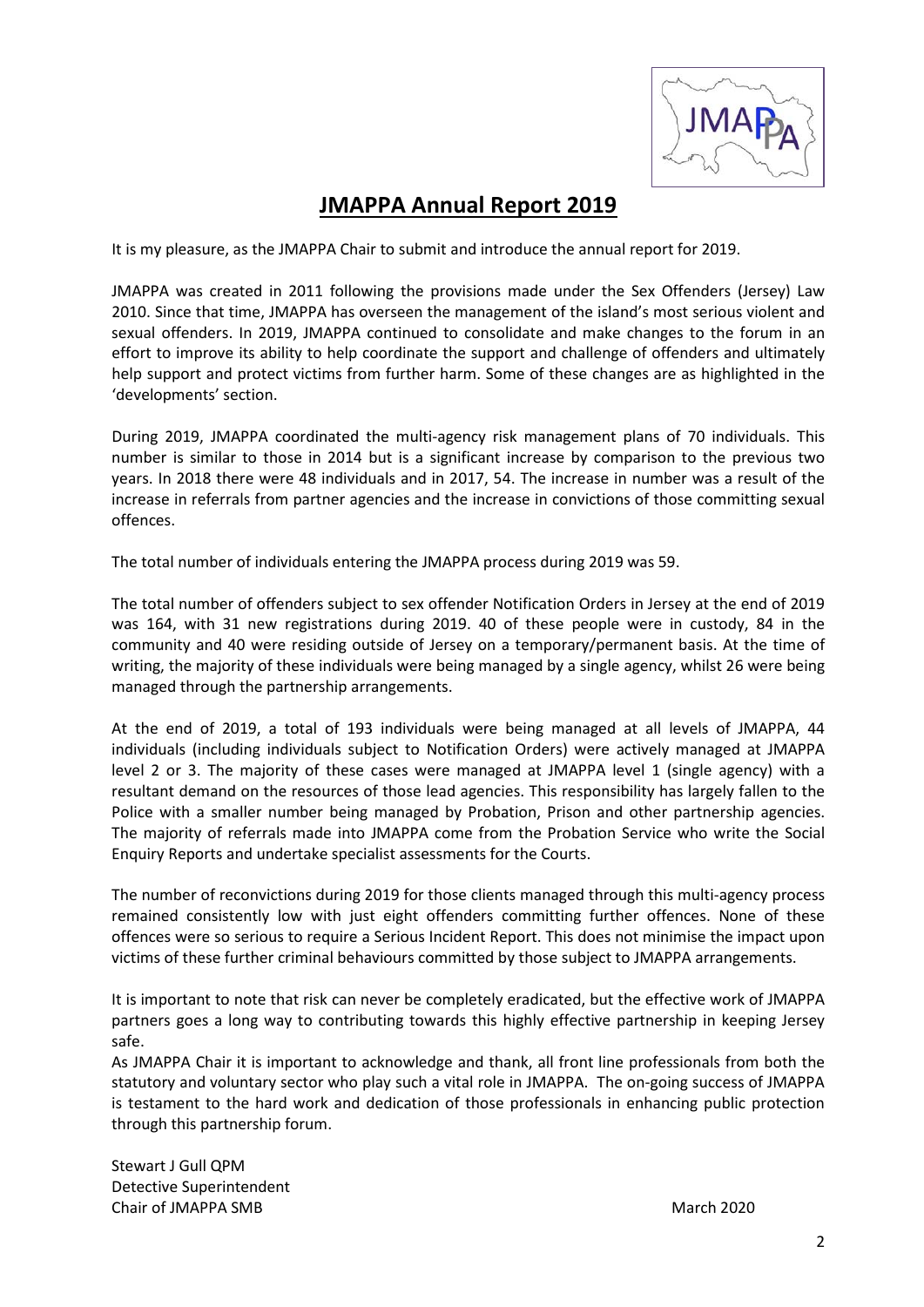#### **What is JMAPPA?**

Jersey's Multi-Agency Public Protection Arrangements (JMAPPA) were implemented in 2011 when the Sex Offenders (Jersey) Law 2010 came into force. In pursuance of Article 28 of that law, arrangements to assess and manage sexual, violent and dangerous offenders, together with potentially dangerous persons were made. The purpose of JMAPPA is to protect the public by coordinating the management of individuals assessed as posing a risk of serious harm to others.

These arrangements were made with the agreement of the Ministers of the departments and with the cooperation of 'Office Holders', departments who have a 'Duty to Cooperate' and 'Interested Parties' as detailed in the aforementioned law.

The Office Holders are the Chief of Police, Chief Probation Officer, Prison Governor and the Head of Service of Jersey Customs and Immigration. The Ministers of the departments who are identified as agencies who have a 'Duty to Cooperate' are Justice and Home Affairs, Health and Community Services, Children, Young People, Education and Skills and Customer and Local Services. 'Interested Parties' includes, but is not restricted to, the Connétables, Comité des Chefs de Police, together with organisations that provide rented housing accommodation, accommodation for the homeless, support for children in need or at risk and support for victims of domestic and sexual abuse.

JMAPPA is not a statutory body; rather it is a mechanism through which agencies can, in a coordinated manner, discharge their statutory responsibilities and wider obligations with reference to protecting the public.

The JMAPPA Guidelines were premised on the MAPPA Guidance which is applied in England and Wales. The JMAPPA process is overseen by the Strategic Management Board (SMB) which consists of Chief Officers or their representatives from the Police, Prison, Probation, Customs and Immigration, Customer and Local Services (CLS), Strategic Policy, Planning and Performance (SPPP), Children, Young People, Education and Skills (CYPES), and Health and Community Services Departments.

#### **How JMAPPA works**

JMAPPA-eligible offenders are identified and information about them is shared by the agencies in order to inform the risk assessments and risk management plans of those managing or supervising them.

There are four categories of JMAPPA-eligible offenders:

**Category 1 Offenders (Sex Offenders)**: All offenders subject to notification requirements under Sex Offenders (Jersey) Law 2010.

**Category 2 Offenders (Violent Offenders)**: An offender who has been sentenced for their most recent violent offence to:

12 months in custody or longer or a Treatment Order (with or without restrictions) or a Guardianship Order under the Mental Health (Jersey) Law 2016.

**Category 3 Offenders:** Individuals with a criminal conviction (current or historic) or a defendant who does not have capacity to participate effectively in court proceedings as determined under the Mental Health (Jersey) Law 2016

#### **and**

is assessed as posing a risk of serious harm but does not meet Category 1 or 2 criteria.

**Potentially Dangerous Persons (PDPs):** Individuals with no criminal conviction but assessed as posing a risk of serious harm.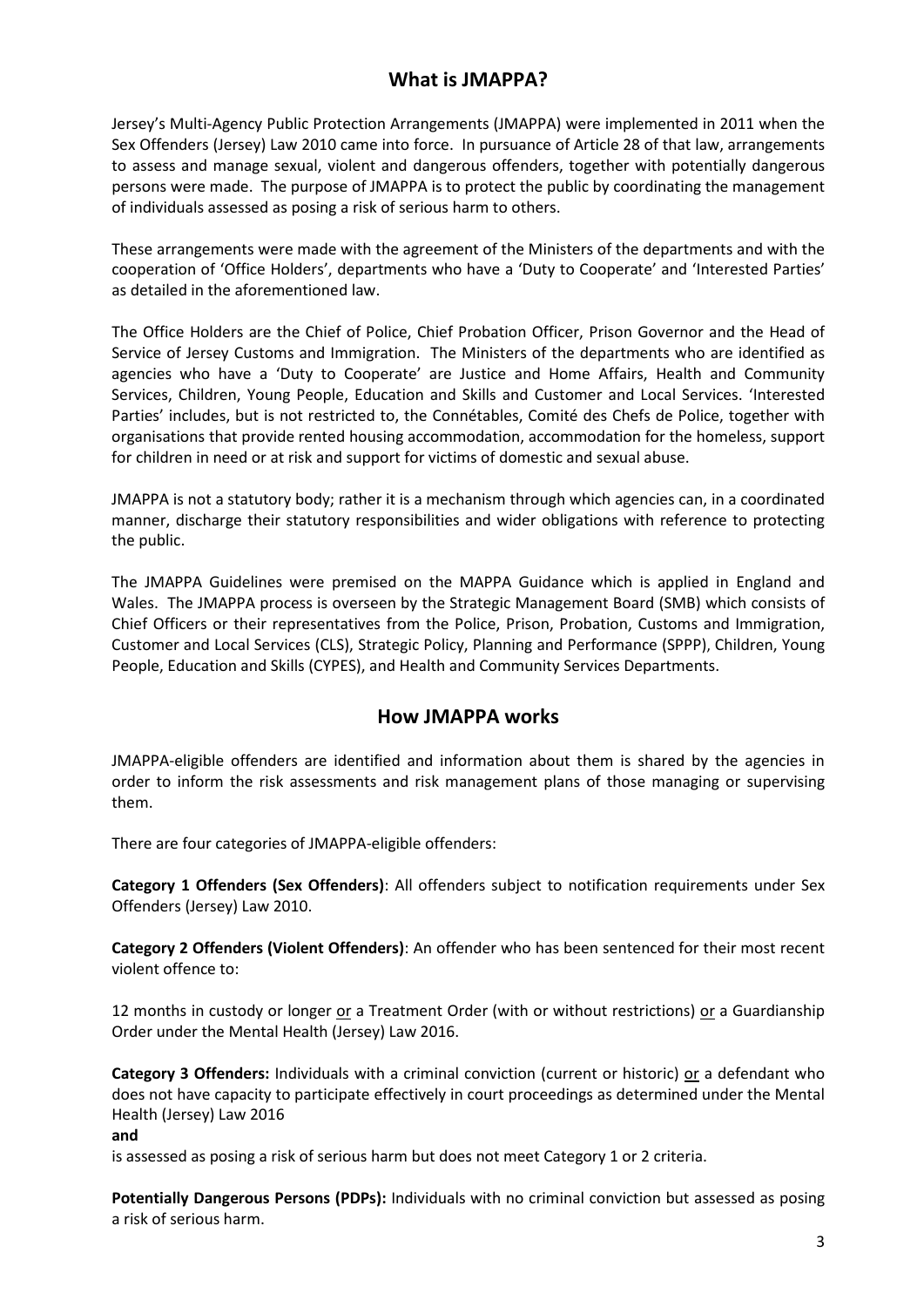The criteria for Category 1 and 2 cases is unambiguous. All offenders within these categories must be identified as JMAPPA cases and managed through the JMAPPA process at one level or another.

The thresholds for Categories 3 and PDP are more subjective and are based on the referring agency's assessment of the risk of serious harm posed.

Serious harm can be defined as an event, which is life threatening and/or traumatic, from which recovery, whether physical or psychological, can be expected to be difficult or impossible. Risk of serious harm is the likelihood of this event happening. It should be recognised that the risk of serious harm is a dynamic concept and should be kept under regular review.

#### **Management Levels**

There are three ascending levels of JMAPPA management  $-1$ , 2 and 3. The level of management reflects the current assessment of risk of serious harm in the case combined with the intensity of intervention required to manage that risk.

The management level does not directly correspond with severity of offending behaviour. There are many cases involving serious harmful offending that are managed at the lowest JMAPPA level – Level 1.

#### **Level 1 Management**

At any one time, the majority of JMAPPA cases are managed at Level 1.

There should be the same level of cooperation and information sharing between partners at Level 1 as there is at the higher management levels (2 and 3).

At Level 1 management, it is assessed as defensible for the case to be managed within the risk management protocols of one identified agency. Typically, this will be the States of Jersey Police, Jersey Probation and Aftercare Service and the States of Jersey Prison Service though other agencies may be identified as the lead agency on a case-by-case basis.

It is important to highlight that the Level 1 lead agency is not solely responsible for the risks posed by the identified individual. Regardless of the management level and identified lead agency, all partner agencies at all times retain their full statutory responsibilities and obligations to public protection.

#### **Level 2 Management**

At Level 2, the level of risk is assessed as sufficiently high to require a coordinated information sharing, assessment and risk management approach. Level 2 management arrangements are framed around a formal multi-agency meeting structure. The purpose of the JMAPPA Level 2 meeting is to enhance, not override, the continuous multi-agency risk management of a case. It is vital that professionals are empowered to react to dynamic changes in circumstances and risk regardless of JMAPPA status or management level.

#### **Level 3 Management**

Level 3 is the highest level of JMAPPA management and is reserved for the management of the critical few very high-risk public protection cases.

The key difference between Level 2 and Level 3 is the requirement for exceptional resource allocation or strategic level intervention in the risk management arrangements. Attendees at Level 3 are senior management level – e.g. Detective Superintendent of the States of Jersey Police, Chief Officer or Team Manager of the Jersey Probation and Aftercare Service and member of the Jersey Prison Service Management Board.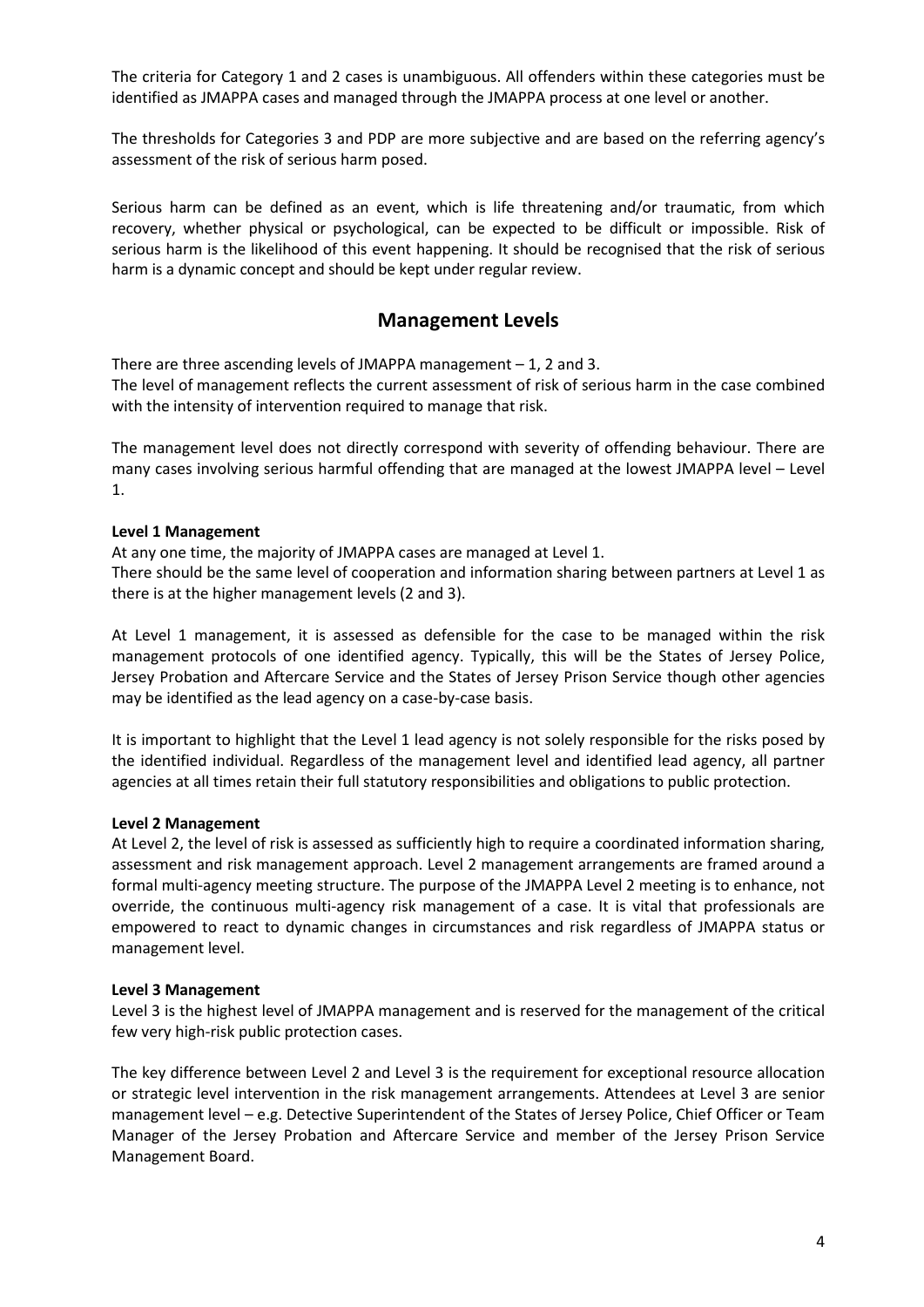#### **2019 Developments**

During the course of 2019, the JMAPPA SMB has overseen and been involved in several ongoing developments and changes.

In 2019, JMAPPA accepted its first offender sentenced to a Treatment Order under the Mental Health (Jersey) Law 2016 as enacted in 2018. To reflect the law and the management needs, the JMAPPA Guidance was amended. Partnership arrangements with both MAPPA colleagues and a mental health establishment within the UK were further strengthened.

Other new partnerships were formed with non-statutory agencies involved in the management and support of JMAPPA clients. These partnerships continue to be invaluable to increase the level of assessment and management of clients.

The commitment from all partnership agencies was confirmed by the signing of the new and amended Information Sharing Agreement. Several agencies also committed staff members to undertake the JMAPPA training delivered by the JMAPPA coordinator throughout the year.

JMAPPA agencies always look to achieve the best possible management of Jersey's most serious violent and sexual offenders. There is however, no current statutory supervision of prisoners post release for adults. Engagement with Probation (and other agencies) post-release is therefore done on a voluntary basis. Jersey is highly unusual in this regard compared to other jurisdictions.

To address this issue, the Strategic Policy, Planning and Performance (SPPP) team, on behalf of the Minister for Justice and Home Affairs liaised with and chaired a stakeholders group exploring the feasibility of statutory **post custodial supervision (PCS)**. Included in the group were the JMAPPA SMB Chair and other JMAPPA SMB members including the Governor and Head of the Prison Service and Chief Probation Officer.

A paper was presented to the Council of Ministers in February 2020 and in-principle support was given to develop a pilot (PCS) scheme. It is believed that implementing such a scheme will lead to more robust risk management plans and by doing so, better protect the public, including children.

Putting children first is a government strategic priority. The improved services to children is likely to have a significant impact upon offending behaviours in the future. JMAPPA agencies are becoming increasingly aware of the longitudinal impact that Adverse Childhood Experiences (ACE's) have upon the welfare and behaviours for clients throughout their life and are incorporating this knowledge into their work with both offenders and victims.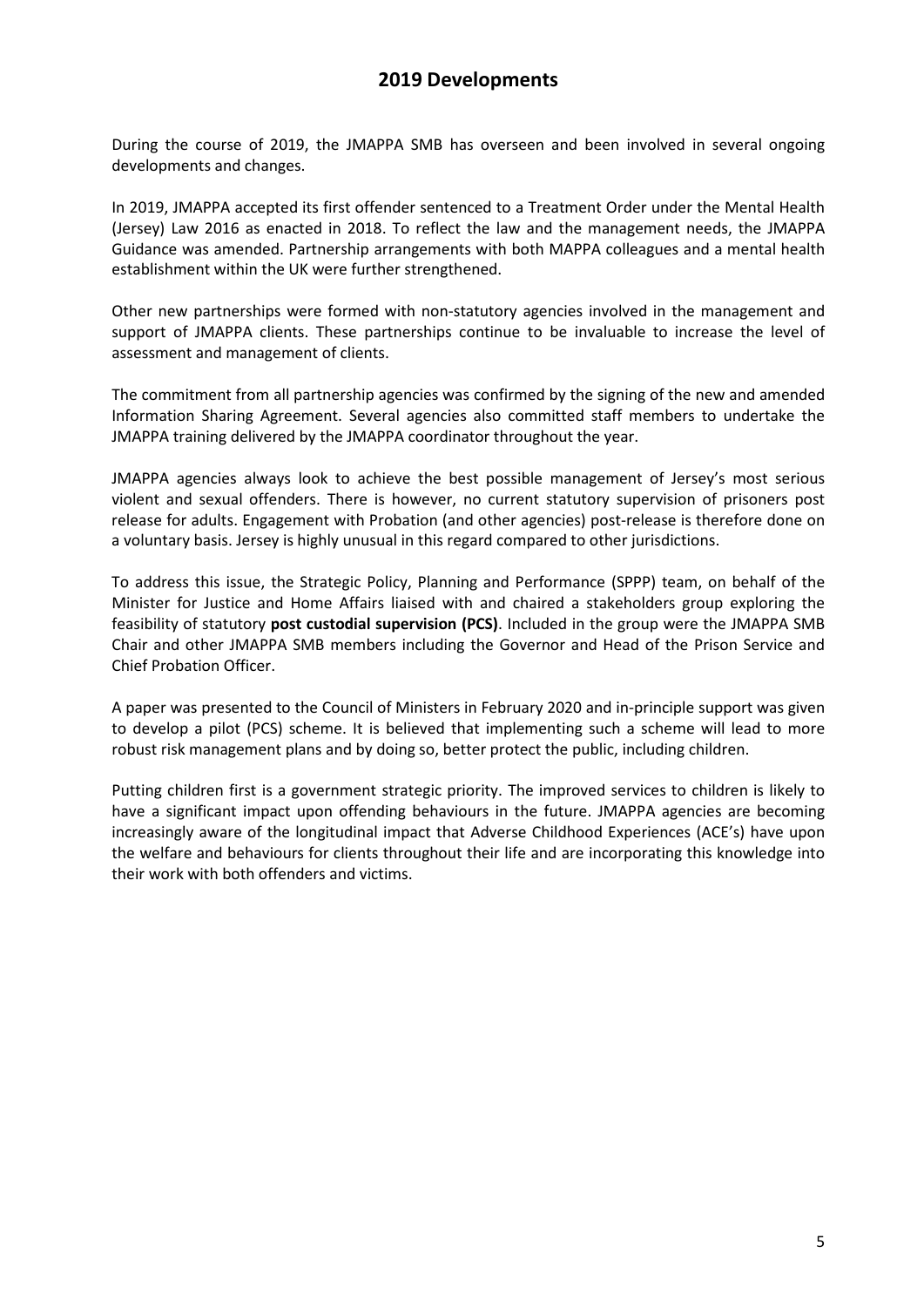#### **Management of JMAPPA Subjects during 2019**

#### **People**







The total number of individuals dealt with via the higher JMAPPA levels (2 and 3) in 2019 was 70, a 45.8% increase from 2018. The number of referrals during 2019 was 59. The increase in number was a result of the increase in referrals from partner agencies and the increase in convictions of those committing sexual offences.



The number of Level 2 and Level 3 multi-agency meetings to manage these individuals for 2019 was 70 and in 2018, there were 92. A decrease of approximately 24%.

When including screening meetings, the total number of JMAPPA meetings for 2019 was 121.

The screening process consists of a brief structured meeting attended by the JMAPPA Coordinator and Level 2 representatives from States of Jersey Police, Jersey Probation and Aftercare Service, States of Jersey Prison Service and Children's Service as a minimum. Representatives from other involved partner agencies may attend on invitation or by request.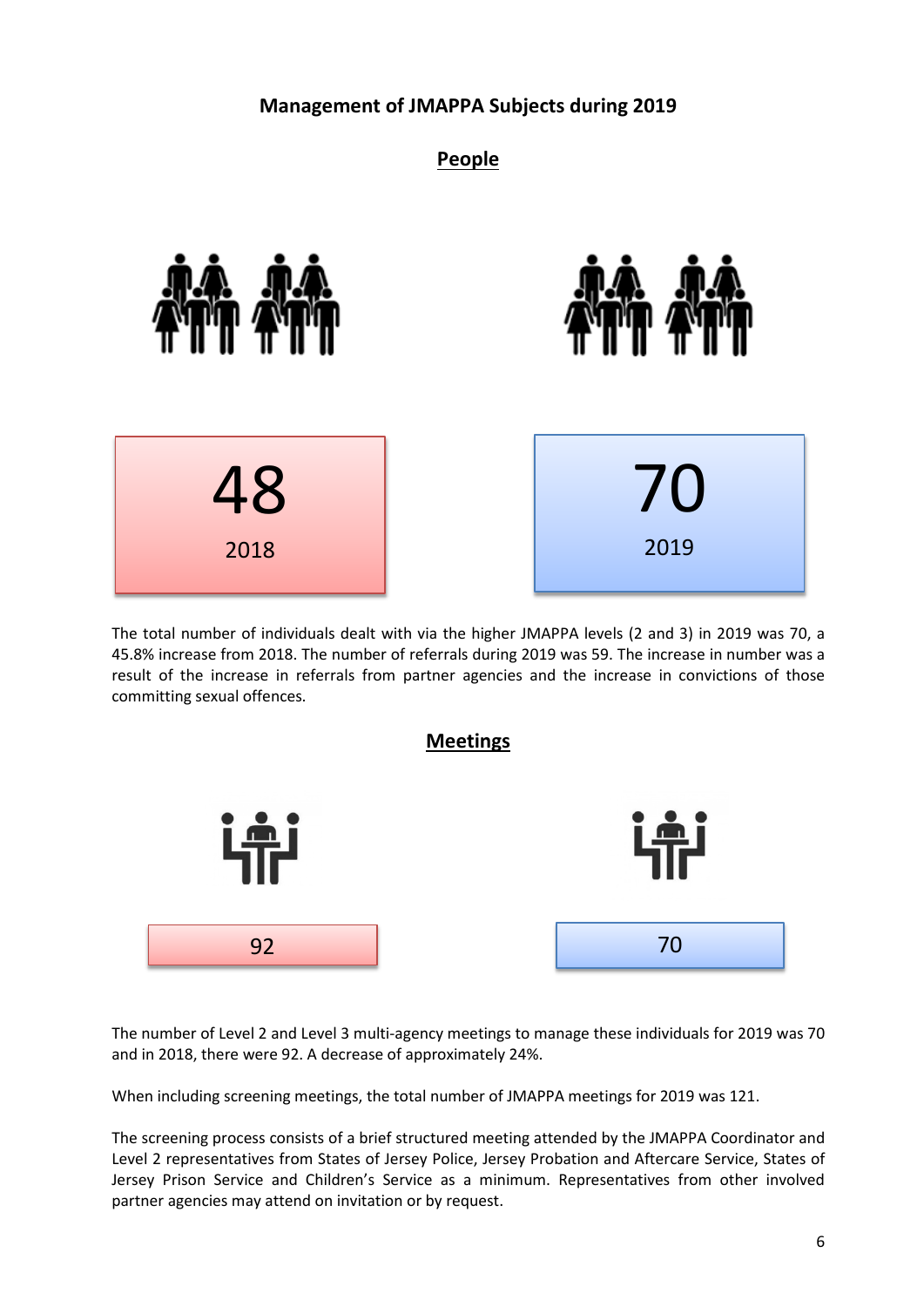Screening attendees consider the referral information, make an initial assessment of risk and agree on the level of management at which the case enters the JMAPPA process. Screening meetings aim to ensure that only individuals whose assessed risk requires management at the higher levels progress to this stage thereby limiting the over management of cases and the unnecessary allocation of multiagency resources through the JMAPPA process.

The total number of individuals who were subject to any level of the JMAPPA process was 93. This includes anyone actively managed at levels 2 or 3 and any case which underwent a screening meeting. From those 93 cases, 53 were Sex Offenders and 40 were ostensibly violent or domestic violent offenders.

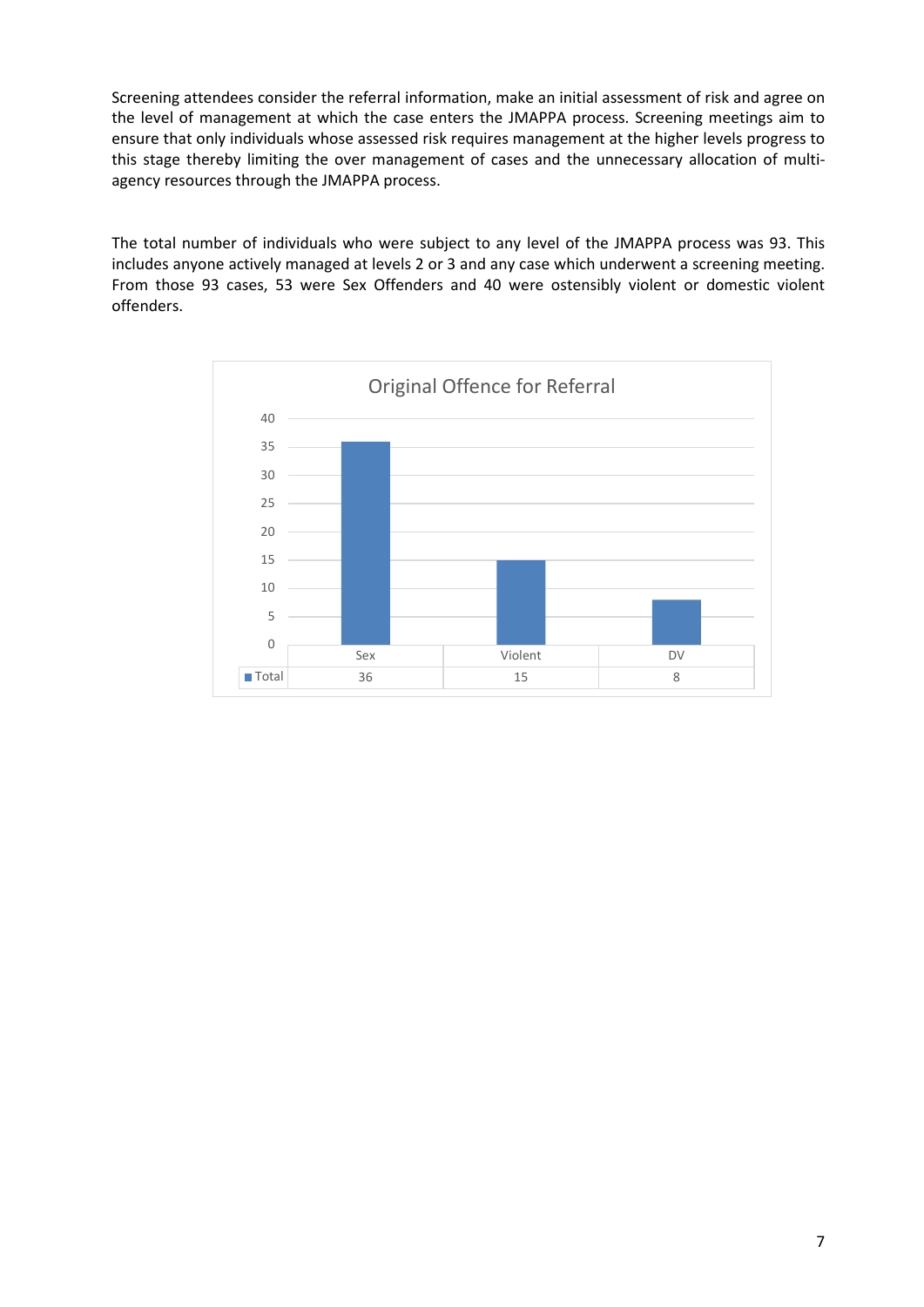## **Registered Sex Offenders**

At the end of 2019, there were 164 individuals subject to notification requirements under the Sex Offenders (Jersey) Law 2010 more commonly known as 'Registered Sex Offenders' (RSO). 40 of these people were in custody, 84 in the community and 40 reside outside of Jersey on a temporary or permanent basis.

All of these individuals are subject to the JMAPPA process with the majority managed at JMAPPA Level 1 under single agency risk management arrangements.





![](_page_9_Figure_5.jpeg)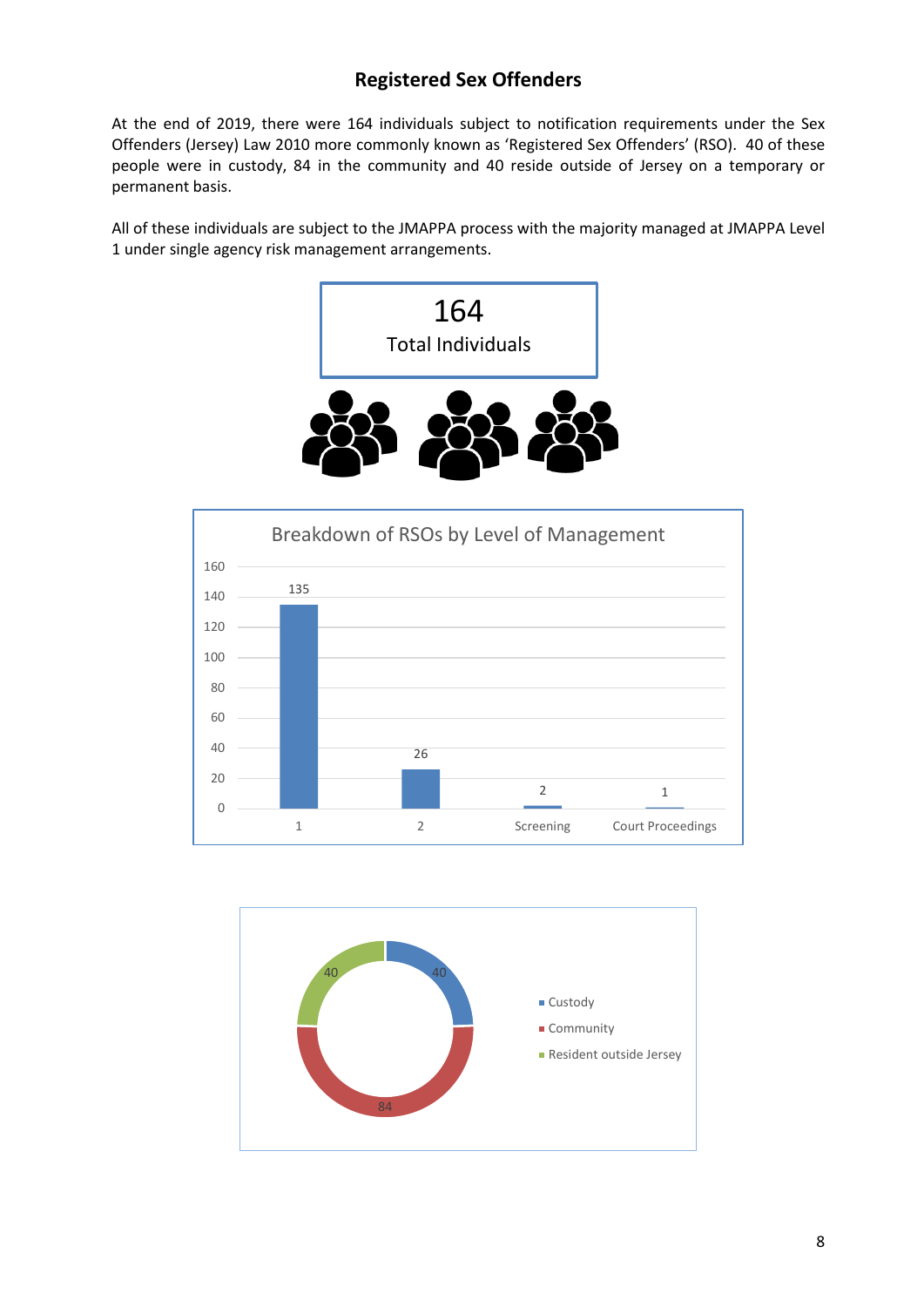![](_page_10_Picture_0.jpeg)

31 New Registered Sex Offenders in 2019

6 Persons Deregistered

In the course of 2019, 31 people were convicted of offences under the Sex Offenders (Jersey) Law 2010 and were made subject to notification requirements. Over the same period, 9 people applied to have their notification requirements removed. 6 of these applications were successful.

At the end of 2019 there were 38 Registered Sex Offenders who were eligible to apply to the Court to have their Notification Orders removed but have chosen not to make this application.

The age range of these offenders spans from 17 to 79 years and with one exception, all are male.

When comparing these figures to 2018, there has been a net increase of eleven new registered sex offenders and three fewer deregistered sex offenders.

As a prescribed jurisdiction under the law, registered sex offenders travelling to Jersey from the United Kingdom also require statutory management with the Police Offender Management Unit as lead agency.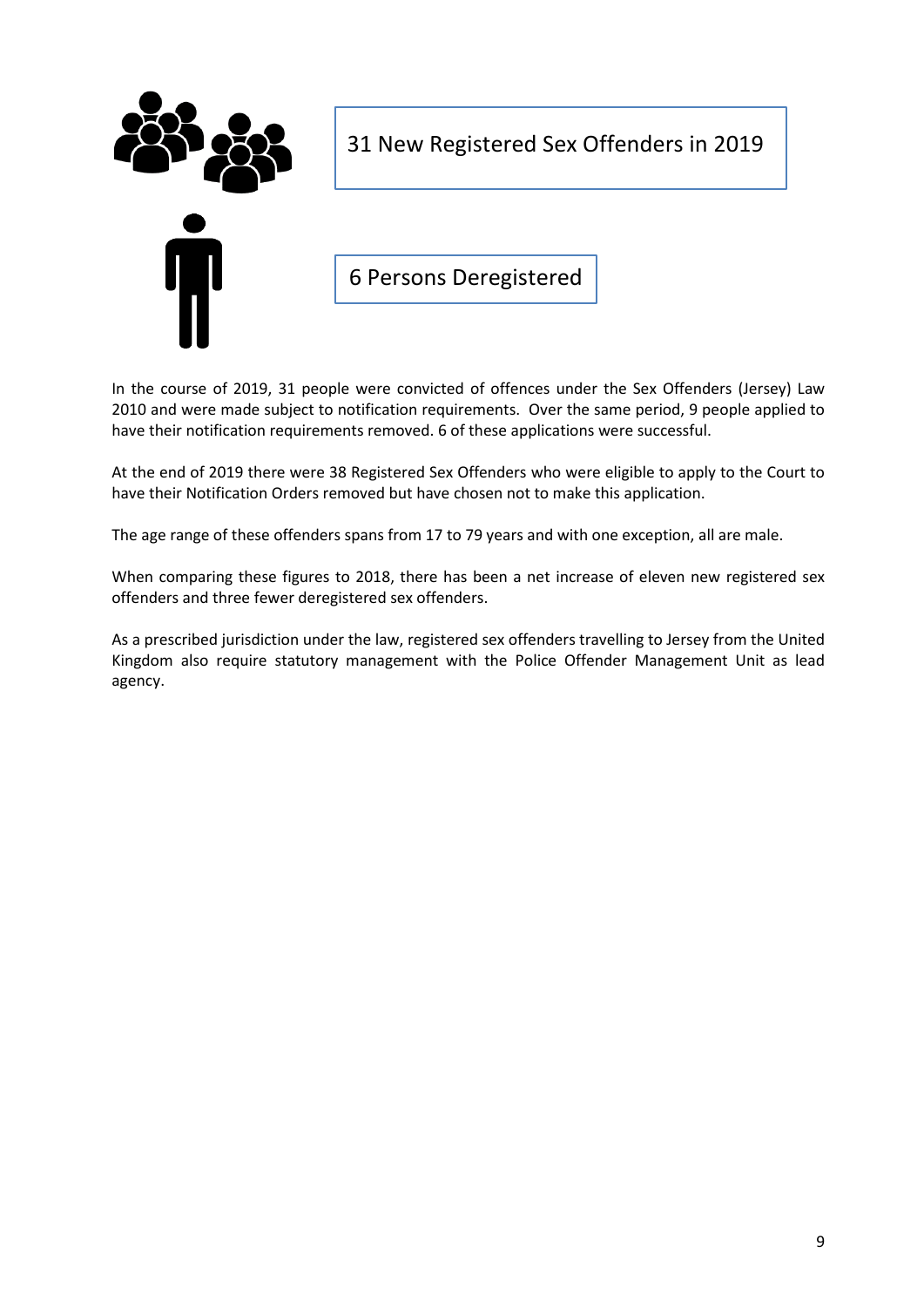## **Violent Offenders**

43% of clients who were overseen by JMAPPA during 2019 were violent offenders. 23% were categorised as general violence and 20% as domestic violence/abuse. The categories of these offence types although useful, does not reflect a clients' full profile. Many offenders will for example commit both domestic and generalised violence and their risk management plans will need to address all such behaviours to protect the victims.

The category composition of offenders managed at level 2 and 3 by JMAPPA during 2019, excluding Registered Sex Offenders.

![](_page_11_Figure_3.jpeg)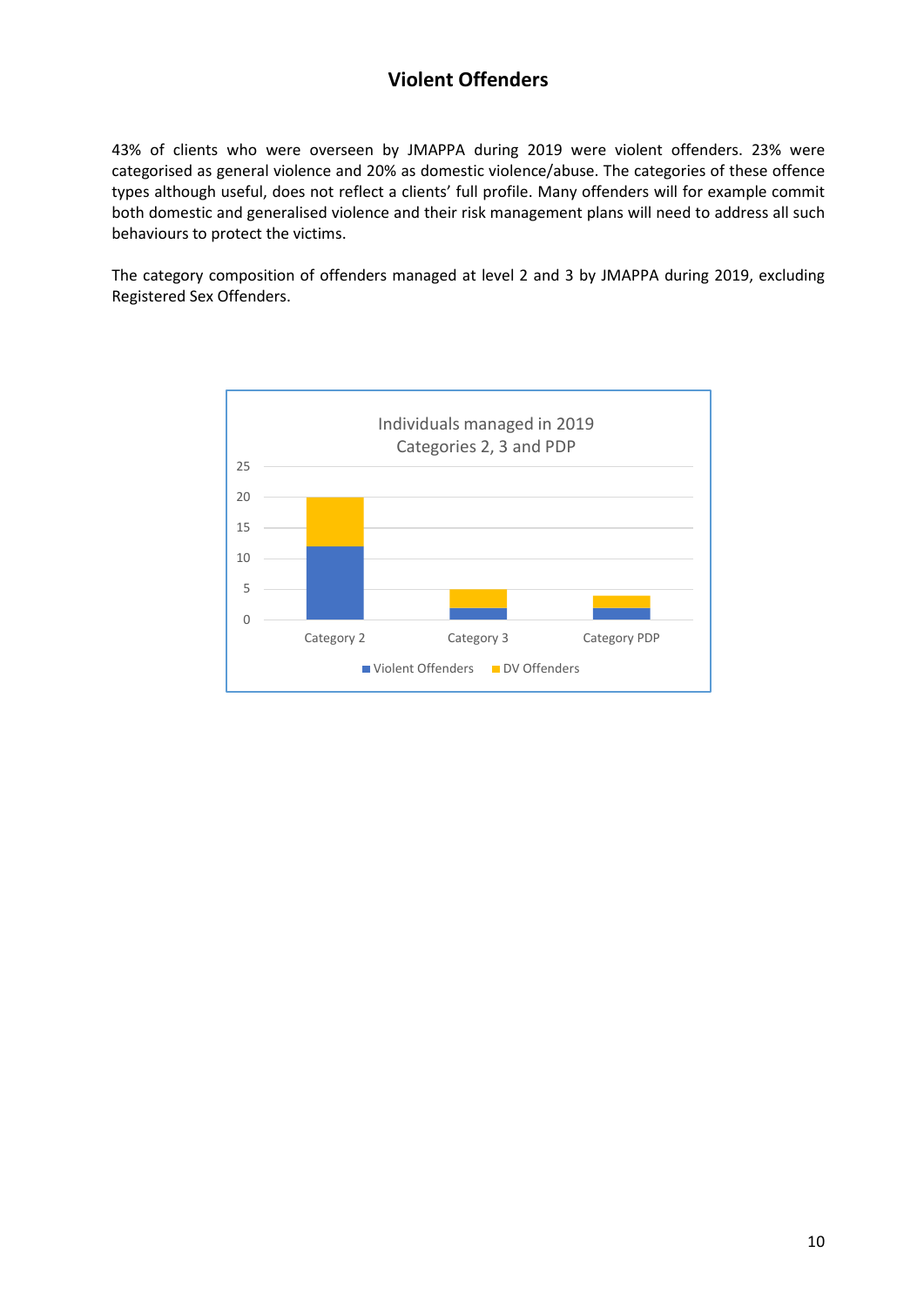## **Person Profile**

The following outlines the demographic, offending and risk characteristics of the 70 individuals managed at the higher JMAPPA levels (2 and 3) in 2019.

![](_page_12_Figure_2.jpeg)

Approximately half of the total number of offenders (36 of 70) were born in Jersey. 23 had the UK or Northern Ireland identified as their place of birth with the remaining 11 being born elsewhere in the world, including 7 in Europe.

![](_page_12_Figure_4.jpeg)

13% (9) of offenders were aged 25 or under and 4 of the 70 individuals were female. 2 individuals were under 18.

57% (40) of individuals out of the 70 managed during 2019 were subject to notification requirements under sex offender legislation, more commmonly known as being a registered sex offender.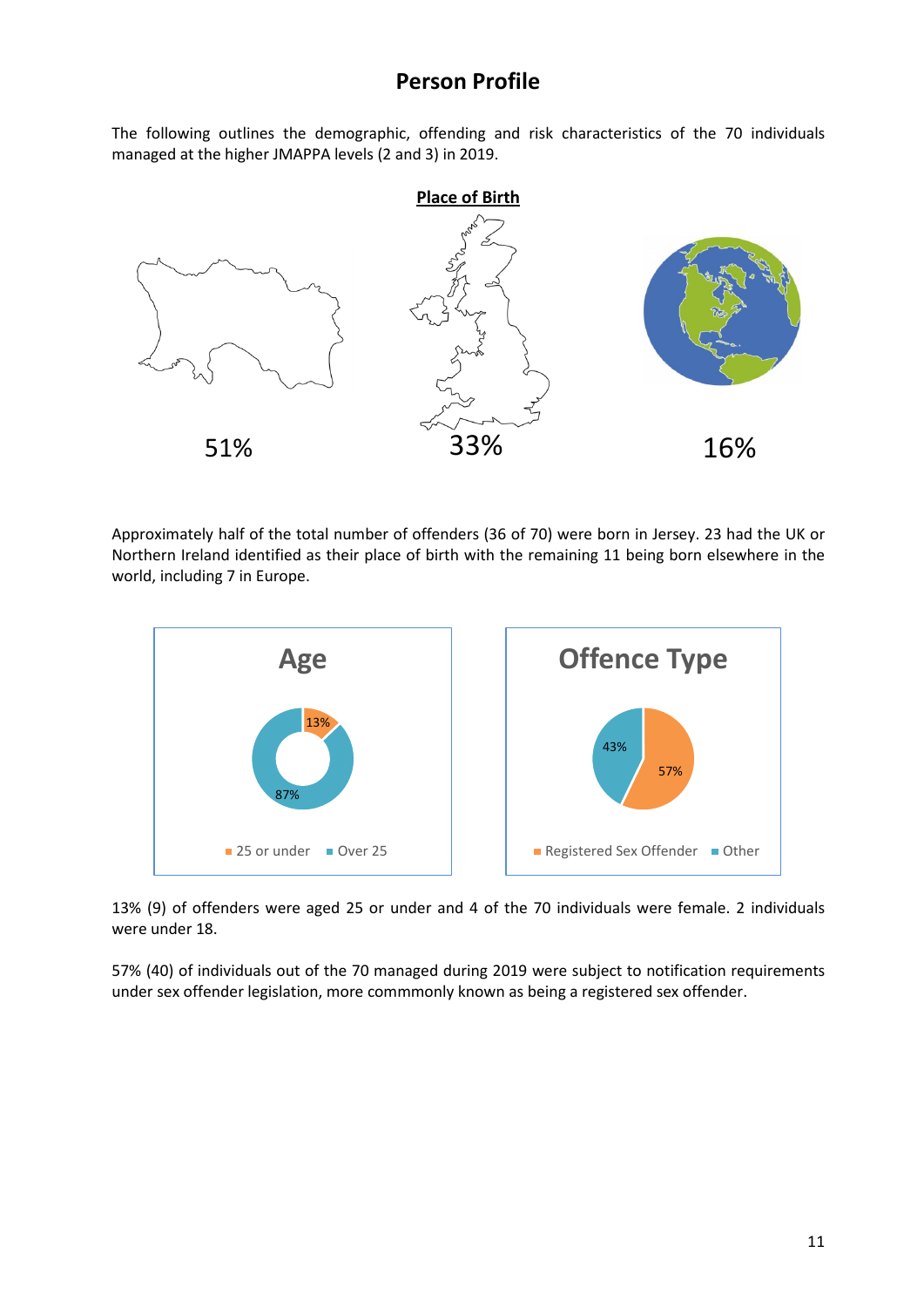#### **Offender Assessment**

The following summarises the risk indicators or 'flags' identified in the assessment of each individual. Each case will have a number of risk areas flagged, for example a person being managed due to a domestic assault, aggravated by alcohol, who is reliant on temporary accommodation would be flagged for substance abuse, domestic violence and unstable accommodation. The flagging process also allows for the consideration of positive/protective factors such as employment, family support and cooperation with services.

![](_page_13_Figure_2.jpeg)

When reviewing the assessment flags, the most significant risk indicator is that of an offender having previous convictions, unstable accommodation and substance misuse issues. Flagged issues around child protection, violence and domestic abuse were also significant. These factors are largely consistent with previous years.

In relation to protective factors, it is noteworthy that at the point of assessment less than a quarter of all clients had employment as a protective factor and several had limited family support. The listed factors do not explicitly identify Adverse Childhood Experiences (ACE's) but agencies working with offenders are becoming increasingly aware of the impact ACE's have on behaviours and are trying more to incorporate this into their work with offenders.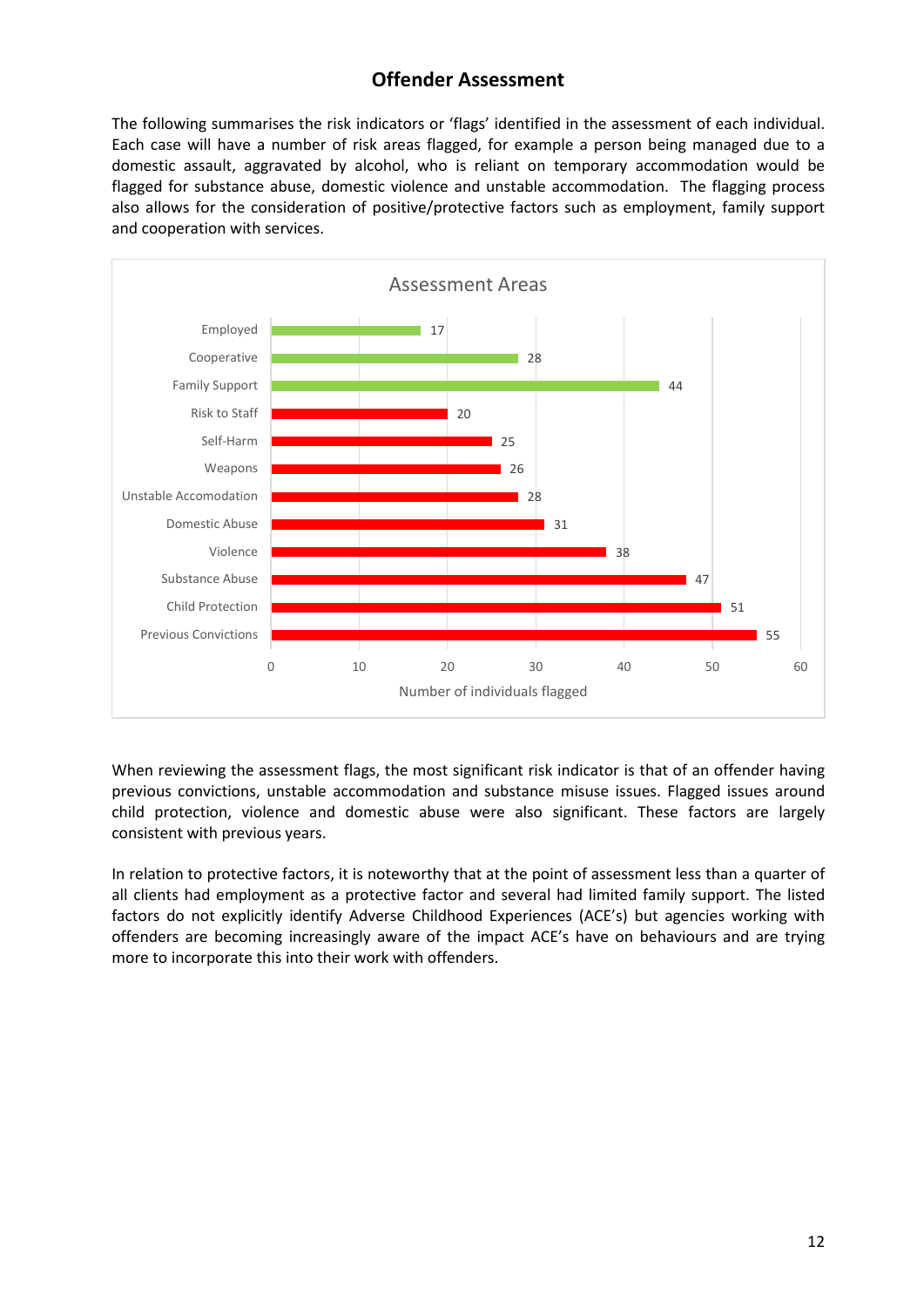#### **Reconviction**

JMAPPA endeavours to manage and reduce serious risk presented by certain individuals. The risks posed through serious violent and sexually harmful behaviour can never be entirely eliminated. In the event that a serious further offence is committed such as that of murder, manslaughter or rape, a Serious Incident Review would be required by the Strategic Management Board.

![](_page_14_Figure_2.jpeg)

It is positive that during the course of 2019, there were no such serious offences committed by clients managed under JMAPPA.

Whilst being managed or within three months of being subject to JMAPPA management at levels 2 or 3, there were a total of eight offenders who committed some type of further offence. The nature of these included assaults, domestic violent assaults, breach of a sexual offence notification court order and larceny. This 2019 reconviction figure is broadly similar in percentage terms to previous years.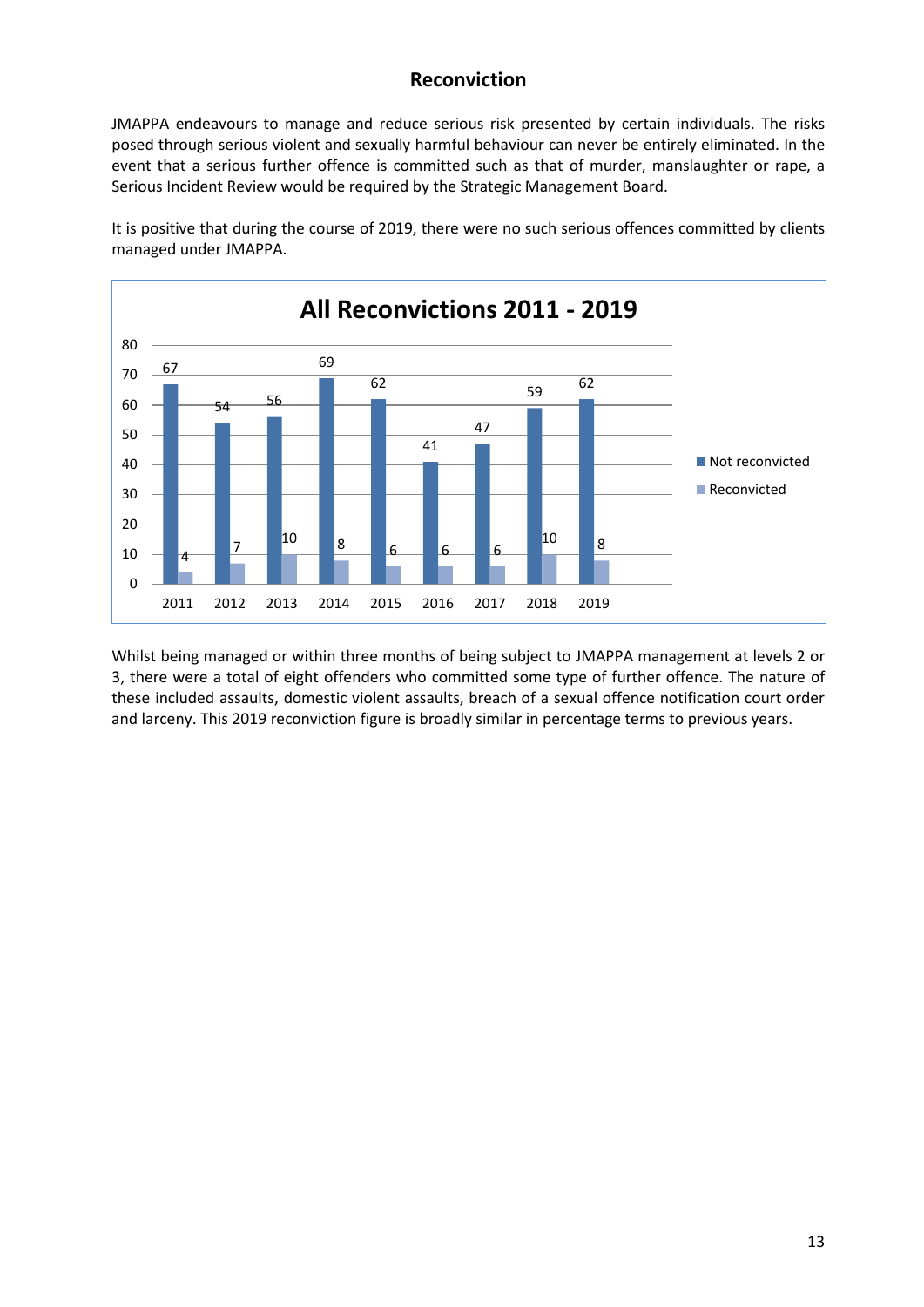#### **Multi-Agency Risk Assessment Conferencing (MARAC)**

A MARAC is a meeting where information is shared on the highest risk domestic abuse cases between representatives of a number of agencies, Justice and Home Affairs, Health and Community Services, Children, Young People, Education and Skills, Customer and Local Services, Andium Homes, The Refuge, Independent Domestic Violence Advisors and other statutory and voluntary sectors. After sharing all relevant information they have about a victim, the representatives discuss options for increasing the safety of the victim and turn these into a coordinated action plan. The primary focus of the MARAC is to safeguard the victim.

MARAC meetings continue to be chaired by the JMAPPA Coordinator with the purpose of providing a greater synergy between the two different multi-agency forums.

Since its introduction in January 2014, the Jersey MARAC has become the established multi-agency process for the safeguarding of domestic abuse victims.

![](_page_15_Figure_4.jpeg)

![](_page_15_Figure_5.jpeg)